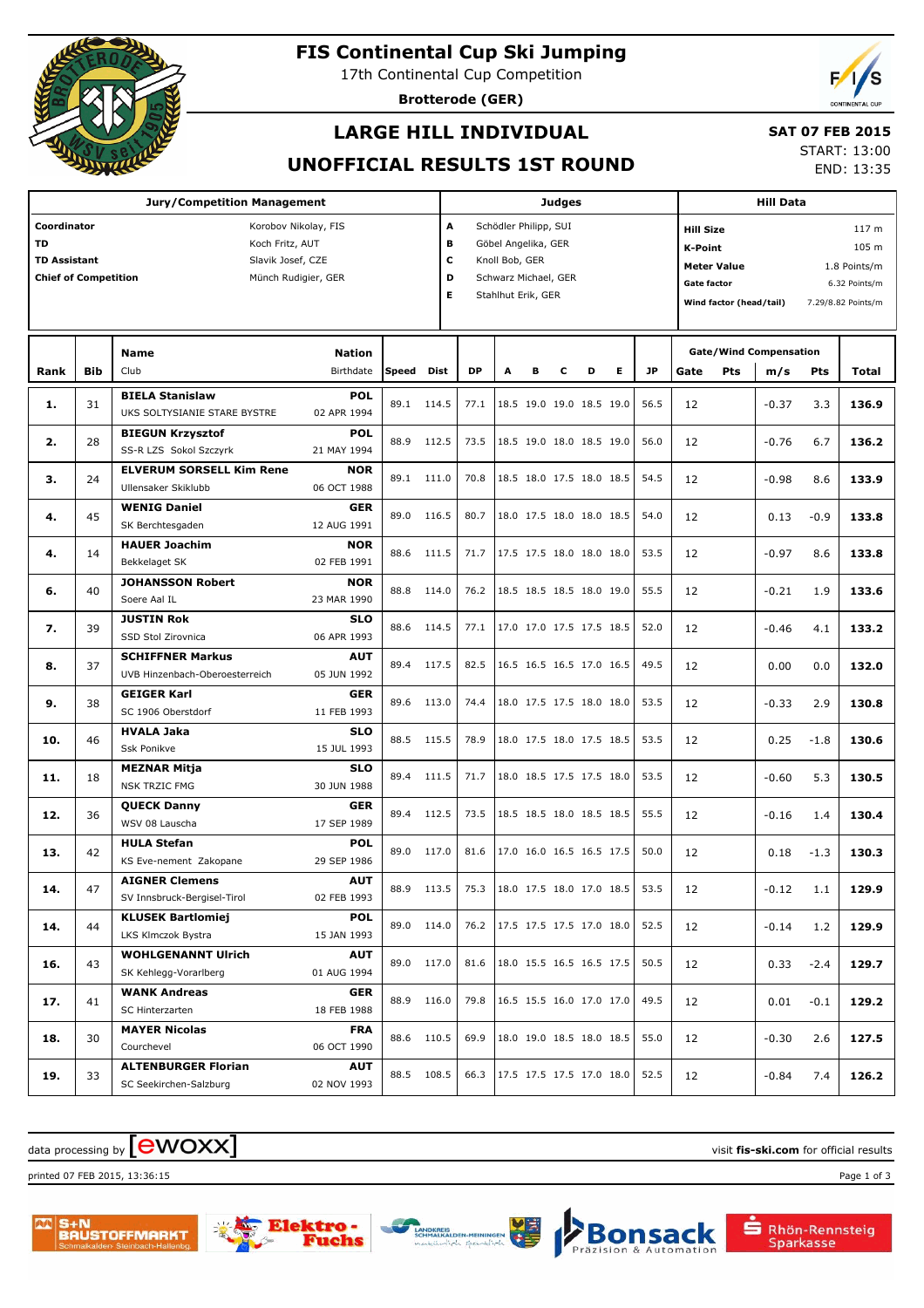

# **FIS Continental Cup Ski Jumping**

17th Continental Cup Competition

**Brotterode (GER)**



## **LARGE HILL INDIVIDUAL**

#### **SAT 07 FEB 2015**

#### **UNOFFICIAL RESULTS 1ST ROUND**

START: 13:00 END: 13:35

|      |                | Name                                          | <b>Nation</b>             |               |            |                                 |                          |                          |   |                          |                                 |      |      |     | <b>Gate/Wind Compensation</b> |        |       |
|------|----------------|-----------------------------------------------|---------------------------|---------------|------------|---------------------------------|--------------------------|--------------------------|---|--------------------------|---------------------------------|------|------|-----|-------------------------------|--------|-------|
| Rank | <b>Bib</b>     | Club                                          | Birthdate                 | Speed<br>Dist |            | <b>DP</b>                       | A<br>в                   |                          | c | D                        | Е                               | JP.  | Gate | Pts | m/s                           | Pts    | Total |
| 20.  | $\overline{4}$ | <b>SWENSEN Vegard</b>                         | <b>NOR</b>                | 88.7          | 106.5      | 62.7                            |                          | 18.0 17.0 17.0 17.5 17.5 |   |                          |                                 | 52.0 | 12   |     | -1.16                         | 10.2   | 124.9 |
|      |                | Asker Skiklubb                                | 22 OCT 1986               |               |            |                                 |                          |                          |   |                          |                                 |      |      |     |                               |        |       |
| 21.  | 22             | <b>MIETUS Krzysztof</b>                       | <b>POL</b>                | 88.9          | 106.5      | 62.7                            |                          | 17.5 18.0 17.5 17.0 18.0 |   |                          |                                 | 53.0 | 12   |     | $-0.91$                       | 8.0    | 123.7 |
|      |                | AZS Zakopane                                  | 08 MAR 1991               |               |            |                                 |                          |                          |   |                          |                                 |      |      |     |                               |        |       |
| 22.  | 11             | <b>ROMASHOV Alexey</b>                        | <b>RUS</b>                | 88.6          | 108.5      | 66.3                            |                          | 17.0 17.5 17.0 16.5 17.0 |   |                          |                                 | 51.0 | 12   |     | $-0.68$                       | 6.0    | 123.3 |
|      |                | Saint-Petersburg KOR1 Dinamo                  | 29 APR 1992               |               |            |                                 |                          |                          |   |                          |                                 |      |      |     |                               |        |       |
| 23.  | 34             | <b>ROENSEN Atle Pedersen</b><br>Eidsvoll IF   | <b>NOR</b><br>13 AUG 1988 |               | 88.5 107.5 | 64.5                            |                          | 18.0 18.5 17.5 17.5 18.0 |   |                          |                                 | 53.5 | 12   |     | $-0.57$                       | 5.0    | 123.0 |
|      |                | <b>DELLASEGA Roberto</b>                      | <b>ITA</b>                |               |            |                                 |                          |                          |   |                          |                                 |      |      |     |                               |        |       |
| 24.  | 5              | GRUPPO SCIATORI FIAMME GIALLE                 | 15 JUN 1990               | 89.3          | 105.0      | 60.0                            |                          | 17.5 18.0 17.5 17.0 17.0 |   |                          |                                 | 52.0 | 12   |     | $-1.24$                       | 10.9   | 122.9 |
|      |                | <b>KOZISEK Cestmir</b>                        | <b>CZE</b>                |               |            |                                 |                          |                          |   |                          |                                 |      |      |     |                               |        |       |
| 25.  | 32             | LSK Lomnice nad Popelkou                      | 09 NOV 1991               | 89.3          | 107.0      | 63.6                            |                          | 17.5 18.0 16.5 17.5 18.0 |   |                          |                                 | 53.0 | 12   |     | $-0.45$                       | 4.0    | 120.6 |
|      |                | <b>BYRT Tomasz</b>                            | <b>POL</b>                | 88.3          | 105.0      |                                 |                          |                          |   |                          |                                 | 51.0 |      |     |                               | 9.6    |       |
| 25.  | 21             | KS Wisla Ustronianka                          | 25 JAN 1993               |               |            | 60.0                            |                          |                          |   | 17.0 17.0 17.0 17.5 17.0 |                                 |      | 12   |     | $-1.09$                       |        | 120.6 |
| 27.  | 19             | <b>CECON Federico</b>                         | <b>ITA</b>                | 89.7          | 107.5      | 64.5                            |                          | 16.5 17.0 17.0 17.0 17.0 |   |                          |                                 | 51.0 | 12   |     | $-0.54$                       | 4.8    | 120.3 |
|      |                | G.S. FIAMME GIALLE                            | 11 JUN 1994               |               |            |                                 |                          |                          |   |                          |                                 |      |      |     |                               |        |       |
| 28.  | 25             | <b>HUBER Daniel</b>                           | <b>AUT</b>                | 88.9          | 106.0      | 61.8                            |                          | 17.5 17.5 17.5 17.0 18.0 |   |                          |                                 | 52.5 | 12   |     | $-0.60$                       | 5.3    | 119.6 |
|      |                | SC Seekirchen-Salzburg                        | 02 JAN 1993               |               |            |                                 |                          |                          |   |                          |                                 |      |      |     |                               |        |       |
| 28.  | 23             | <b>KYTOESAHO Niko</b>                         | <b>FIN</b>                | 89.0          | 105.0      | 60.0                            |                          | 17.0 17.5 17.0 17.0 17.5 |   |                          |                                 | 51.5 | 12   |     | $-0.92$                       | 8.1    | 119.6 |
|      |                | Lahden Hiihtoseura<br><b>JOHNSON Anders</b>   | 18 DEC 1999<br><b>USA</b> |               |            |                                 |                          |                          |   |                          |                                 |      |      |     |                               |        |       |
| 28.  | 20             | Park City Nordic                              | 23 APR 1989               | 89.3          | 106.5      | 62.7                            |                          | 17.5 18.0 17.0 17.0 17.0 |   |                          |                                 | 51.5 | 12   |     | $-0.61$                       | 5.4    | 119.6 |
|      |                | <b>SIEGEL David</b>                           | <b>GER</b>                |               |            |                                 |                          |                          |   |                          |                                 |      |      |     |                               |        |       |
| 31.  | 17             | SV Baiersbronn                                | 28 AUG 1996               | 89.1          | 106.5      | 62.7                            |                          | 17.0 17.0 17.0 17.0 17.5 |   |                          |                                 | 51.0 | 12   |     | $-0.65$                       | 5.7    | 119.4 |
|      |                | <b>BJERKEENGEN Fredrik</b>                    | <b>NOR</b>                |               |            |                                 |                          |                          |   |                          |                                 |      |      |     |                               |        |       |
| 32.  | 27             | Kolbukameratene IL                            | 11 NOV 1988               | 89.0          | 106.0      | 61.8                            |                          |                          |   |                          | 17.5 17.0 17.0 16.5 17.0        | 51.0 | 12   |     | $-0.74$                       | 6.5    | 119.3 |
| 33.  | 49             | <b>ZUPANCIC Miran</b>                         | <b>SLO</b>                | 87.7          | 109.5      | 68.1                            |                          |                          |   | 18.5 18.5 17.5 18.0 18.0 |                                 | 54.5 | 12   |     | 0.47                          | $-3.4$ | 119.2 |
|      |                | SK Zagorje                                    | 11 NOV 1989               |               |            |                                 |                          |                          |   |                          |                                 |      |      |     |                               |        |       |
| 34.  | 3              | <b>FRIBERG Christian</b>                      | <b>USA</b>                | 89.1          | 103.0      | 56.4                            |                          |                          |   |                          | 17.5 17.5 16.5 17.0 17.5        | 52.0 | 12   |     | $-1.19$                       | 10.5   | 118.9 |
|      |                | Saint Paul Ski Club                           | 08 SEP 1994               |               |            |                                 |                          |                          |   |                          |                                 |      |      |     |                               |        |       |
| 35.  | 8              | <b>KAELIN Pascal</b>                          | SUI                       | 88.9          | 101.5      | 53.7                            | 17.5 17.0 16.5 17.0 17.0 |                          |   |                          |                                 | 51.0 | 12   |     | $-1.55$                       | 13.7   | 118.4 |
|      |                | Einsiedeln                                    | 11 JAN 1993               |               |            |                                 |                          |                          |   |                          |                                 |      |      |     |                               |        |       |
| 36.  | 35             | <b>POGRAJC Andraz</b><br>SSK Costella Ilirija | <b>SLO</b><br>26 SEP 1991 | 88.7          | 106.0      | 61.8                            |                          | 16.5 17.0 17.0 17.0 17.5 |   |                          |                                 | 51.0 | 12   |     | $-0.57$                       | 5.0    | 117.8 |
|      |                | <b>KADLEC Milos</b>                           | <b>CZE</b>                |               |            |                                 |                          |                          |   |                          |                                 |      |      |     |                               |        |       |
| 37.  | 10             | Skl Nove mesto na morave                      | 26 NOV 1992               |               | 88.8 103.0 | 56.4                            |                          | 17.0 16.5 16.5 16.5 17.0 |   |                          |                                 | 50.0 | 12   |     | $-1.15$ 10.1                  |        | 116.5 |
|      |                | <b>SEMENIC Anze</b>                           | <b>SLO</b>                |               |            |                                 |                          |                          |   |                          |                                 |      |      |     |                               |        |       |
| 38.  | 48             | NSK TRZIC FMG                                 | 01 AUG 1993               |               | 88.5 112.0 | 72.6 13.0 14.0 14.0 15.5 14.0   |                          |                          |   |                          |                                 | 42.0 | 12   |     | $-0.08$                       | 0.7    | 115.3 |
|      |                | <b>HAJEK Antonin</b>                          | <b>CZE</b>                |               | 88.2 104.0 | 58.2   18.0 18.0 17.5 17.0 17.5 |                          |                          |   |                          |                                 | 53.0 |      |     |                               |        |       |
| 38.  | 13             | Dukla Liberec                                 | 12 FEB 1987               |               |            |                                 |                          |                          |   |                          |                                 |      | 12   |     | -0.46                         | 4.1    | 115.3 |
| 40.  | 6              | <b>EGLOFF Pascal</b>                          | SUI                       |               | 89.2 101.5 | 53.7   17.5 17.5 17.0 17.5 17.5 |                          |                          |   |                          |                                 | 52.5 |      |     | $-0.99$                       | 8.7    | 114.9 |
|      |                | Grabserberg                                   | 08 AUG 1992               |               |            |                                 |                          |                          |   |                          |                                 |      | 12   |     |                               |        |       |
| 41.  | 26             | <b>KALINITSCHENKO Anton</b>                   | <b>RUS</b>                |               | 88.4 102.5 |                                 |                          |                          |   |                          | 55.5   16.5 17.0 17.0 17.0 17.5 | 51.0 | 12   |     | $-0.94$                       | 8.3    | 114.8 |
|      |                |                                               | 22 JUL 1982               |               |            |                                 |                          |                          |   |                          |                                 |      |      |     |                               |        |       |
| 42.  | 1              | <b>VALTA Ossi-Pekka</b><br>Lahden Hiihtoseura | <b>FIN</b><br>22 NOV 1991 |               | 89.1 103.5 | 57.3   17.0 17.5 16.5 17.0 17.0 |                          |                          |   |                          |                                 | 51.0 | 12   |     | -0.71                         | 6.3    | 114.6 |
|      |                | <b>SHUVALOV Alexander</b>                     | <b>RUS</b>                |               |            |                                 |                          |                          |   |                          |                                 |      |      |     |                               |        |       |
| 43.  | 15             |                                               | 30 NOV 1992               |               | 88.7 103.0 | 56.4   17.0 17.5 16.5 17.0 16.5 |                          |                          |   |                          |                                 | 50.5 | 12   |     | -0.84                         | 7.4    | 114.3 |
|      |                |                                               |                           |               |            |                                 |                          |                          |   |                          |                                 |      |      |     |                               |        |       |

printed 07 FEB 2015, 13:36:15 Page 2 of 3









Rhön-Rennsteig<br>Sparkasse

sack

utomation